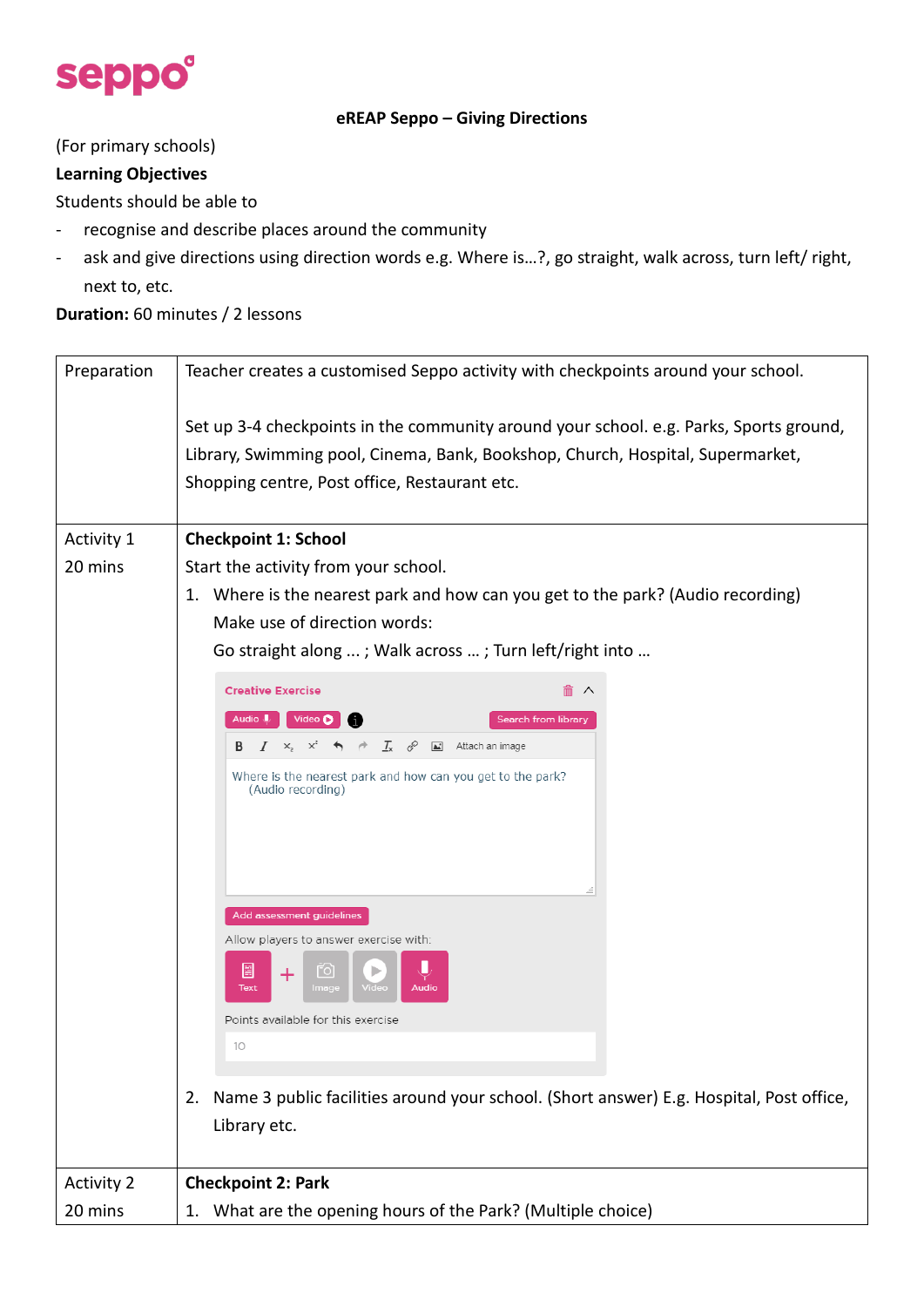

|                   | 2. Take a photo of an old tree and write down its name. (Upload photo)                                                                                                                                                                                                                                                                                                                                  |  |  |  |  |  |  |
|-------------------|---------------------------------------------------------------------------------------------------------------------------------------------------------------------------------------------------------------------------------------------------------------------------------------------------------------------------------------------------------------------------------------------------------|--|--|--|--|--|--|
|                   | 勔<br><b>Creative Exercise</b><br>$\wedge$<br>Audio U<br>Video O<br><b>Search from library</b><br>$I_{x}$ &<br>Attach an image<br>B<br>I<br>X,<br>$\times^2$<br>Take a photo of an old tree and write down its name.<br><b>Assessment guidelines</b><br>Allow players to answer exercise with:<br>FO]<br>圕<br>$\pm$<br>Audio<br><b>Text</b><br>Video<br>Image<br>Points available for this exercise<br>5 |  |  |  |  |  |  |
|                   | Draw a simple map of the park to indicate the position of the old tree and the<br>3.                                                                                                                                                                                                                                                                                                                    |  |  |  |  |  |  |
|                   | locations of plants in the park. (Upload drawing)                                                                                                                                                                                                                                                                                                                                                       |  |  |  |  |  |  |
| <b>Activity 3</b> | <b>Checkpoint 3: Sports Centre</b>                                                                                                                                                                                                                                                                                                                                                                      |  |  |  |  |  |  |
| 20 mins           | 1. Check the facilities that can be found in the Sports centre. (Checklist)                                                                                                                                                                                                                                                                                                                             |  |  |  |  |  |  |
|                   | <b>Checkbox exercise</b>                                                                                                                                                                                                                                                                                                                                                                                |  |  |  |  |  |  |
|                   | Audio U<br>Video O<br><b>Search from library</b>                                                                                                                                                                                                                                                                                                                                                        |  |  |  |  |  |  |
|                   | В<br>$I_x \propto \mathcal{P}$ $\blacksquare$ Attach an image<br>I<br>$X^c$<br>X,<br>$\rightarrow$                                                                                                                                                                                                                                                                                                      |  |  |  |  |  |  |
|                   | Check the facilities that can be found in the Sports centre.                                                                                                                                                                                                                                                                                                                                            |  |  |  |  |  |  |
|                   | <b>Answer options</b>                                                                                                                                                                                                                                                                                                                                                                                   |  |  |  |  |  |  |
|                   | 血<br>Add image<br>Basketball Court<br>1<br>г                                                                                                                                                                                                                                                                                                                                                            |  |  |  |  |  |  |
|                   | 血<br>Add image<br>Table Tennis Room<br>1<br>Г                                                                                                                                                                                                                                                                                                                                                           |  |  |  |  |  |  |
|                   |                                                                                                                                                                                                                                                                                                                                                                                                         |  |  |  |  |  |  |
|                   | 而<br>Add image<br>Football Court<br>$\bigcirc$<br>Г                                                                                                                                                                                                                                                                                                                                                     |  |  |  |  |  |  |
|                   | Add image<br>勔<br>Squash court<br>1<br>Г                                                                                                                                                                                                                                                                                                                                                                |  |  |  |  |  |  |
|                   | 血<br>Add image<br><b>Bowling Alley</b><br>$\bigcirc$<br>Г                                                                                                                                                                                                                                                                                                                                               |  |  |  |  |  |  |
|                   | Match the images with the corresponding sports. (Matching)<br>2.<br>Badminton; Squash; Tennis; Table tennis; Basketball etc.                                                                                                                                                                                                                                                                            |  |  |  |  |  |  |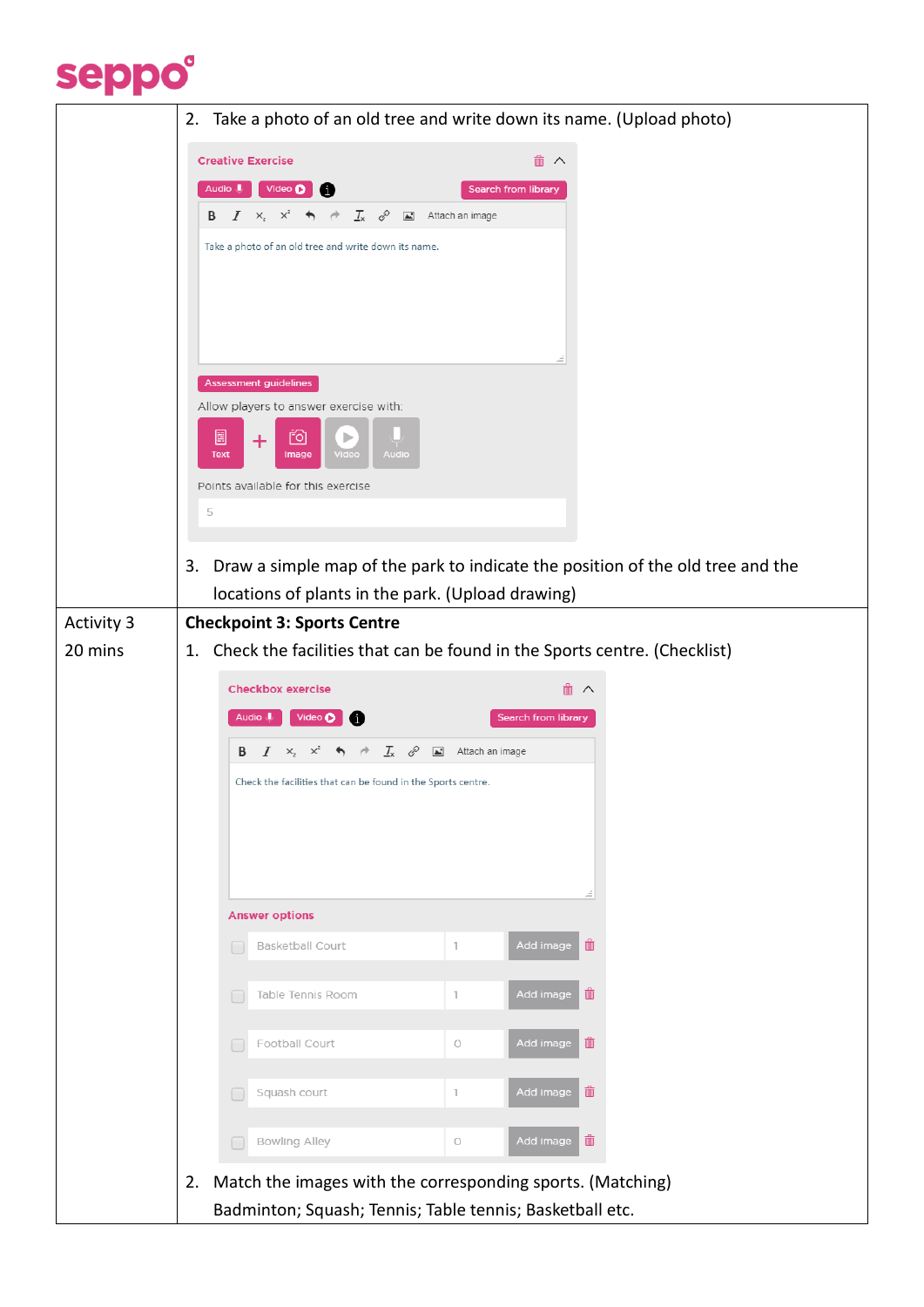## seppo®

|                | <b>Answer options</b> |                                                                       |                                                                                                                       |                        |                    |  |  |  |
|----------------|-----------------------|-----------------------------------------------------------------------|-----------------------------------------------------------------------------------------------------------------------|------------------------|--------------------|--|--|--|
|                |                       | Badminton                                                             | 1                                                                                                                     |                        | $\hat{\mathbb{m}}$ |  |  |  |
|                |                       | Add image                                                             |                                                                                                                       | 面<br>Add image         |                    |  |  |  |
|                |                       |                                                                       |                                                                                                                       |                        |                    |  |  |  |
|                |                       | Squash                                                                | 1                                                                                                                     |                        | $\hat{m}$          |  |  |  |
|                |                       | Add image                                                             |                                                                                                                       | Add image<br>侖         |                    |  |  |  |
|                |                       |                                                                       |                                                                                                                       |                        |                    |  |  |  |
|                |                       | Tennis                                                                | 1                                                                                                                     |                        | $\hat{\mathbb{m}}$ |  |  |  |
|                |                       | Add image                                                             |                                                                                                                       | $\hat{m}$<br>Add image |                    |  |  |  |
|                | 3.                    |                                                                       | How can you get to the nearest bus stop / MTR station from the sport centre? Write<br>down your route. (Short answer) |                        |                    |  |  |  |
| After-activity | 1.                    | Revision on the vocabularies about the places near school             |                                                                                                                       |                        |                    |  |  |  |
| / In-class     | 2.                    | Reinforce the use of direction words in asking and giving directions. |                                                                                                                       |                        |                    |  |  |  |

Tips:

- 1. The suggested activity time does not include travel time between checkpoints. Extra time may be needed depends on the distance between checkpoints.
- 2. Teachers may use diverse question types in Seppo to set up tasks. The question types supported by Seppo are: Multiple choice, Checkbox, Missing word, Match pair and creative exercise such as Uploading image, audio and video.
- 3. Teachers can edit the activity to customize for their school situation.
- 4. Teachers may refer to detailed [user guide](https://www.hkedcity.net/ereap/en/seppo#field-tab-tab-2) for setting up a Seppo activity.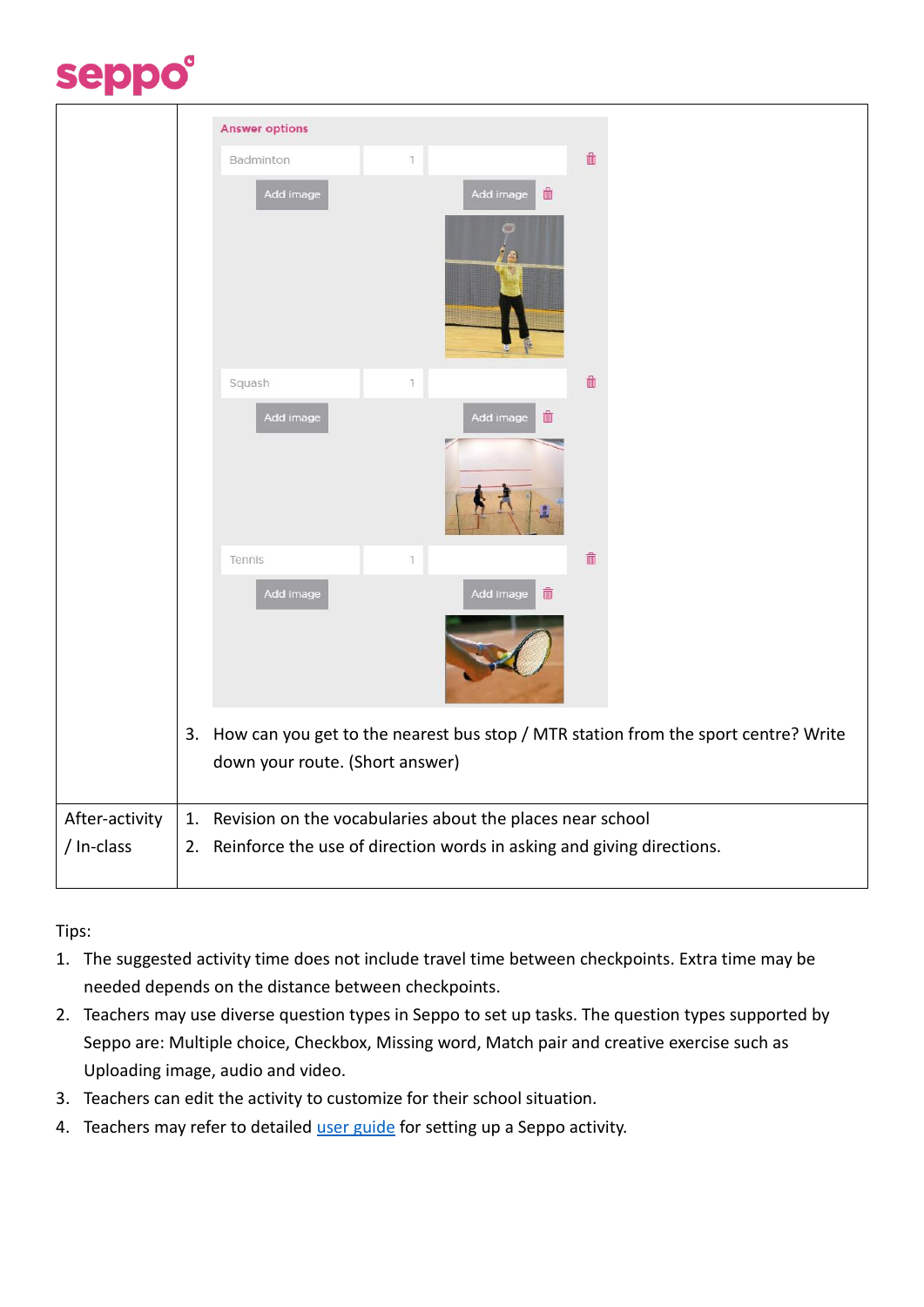

### **eREAP Seppo –** 指示方向

(小學適用)

### 學習目標

學生應能

- 辨別及描述社區內的一些地方
- 學習指示方向的句式,例如:…… 在哪個方向?,首先……然後……;向前走、向左/右轉等

時間:60 分鐘

| 課前預備          | 教師運用 Seppo 在學校附近製作遊蹤活動。                                                                       |  |  |  |  |  |
|---------------|-----------------------------------------------------------------------------------------------|--|--|--|--|--|
|               | 以學校為中心,在學校附近的社區設計3至4個任務地點,例如:公園、運動場、                                                          |  |  |  |  |  |
|               | 圖書館、泳池、戲院、銀行、書局、教堂、醫院、超市、商場、郵局、餐廳等。                                                           |  |  |  |  |  |
| 活動1           | 任務1:學校                                                                                        |  |  |  |  |  |
| 20 分鐘         | 從學校開始活動。                                                                                      |  |  |  |  |  |
|               | 1. 最近的公園在哪個方向?你會如何走到該公園?(錄音作答)                                                                |  |  |  |  |  |
|               | 參考詞彙:                                                                                         |  |  |  |  |  |
|               | 向前走……;横過……;向左/右轉到……                                                                           |  |  |  |  |  |
|               | <b>Creative Exercise</b><br>前 へ                                                               |  |  |  |  |  |
|               | Audio U<br>Video (Carl 1)<br>Search from library                                              |  |  |  |  |  |
|               | <b>B</b> $I \times_{z}^2 \times^2$ 4 $\rightarrow$ $I_x$ $e^Q$ $\blacksquare$ Attach an image |  |  |  |  |  |
|               | Where is the nearest park and how can you get to the park?<br>(Audio recording)               |  |  |  |  |  |
|               |                                                                                               |  |  |  |  |  |
|               |                                                                                               |  |  |  |  |  |
|               |                                                                                               |  |  |  |  |  |
|               | Add assessment guidelines                                                                     |  |  |  |  |  |
|               | Allow players to answer exercise with:                                                        |  |  |  |  |  |
|               | н<br>圖<br>$\lceil$ O<br>Þ<br>$\pm$<br>Video<br><b>Text</b><br>Image<br><b>Audio</b>           |  |  |  |  |  |
|               | Points available for this exercise                                                            |  |  |  |  |  |
|               | 10                                                                                            |  |  |  |  |  |
|               |                                                                                               |  |  |  |  |  |
|               | 指出學校旁邊三個公共設施(短答題)如醫院、郵局、圖書館等<br>2.                                                            |  |  |  |  |  |
| 活動 2<br>20 分鐘 | 任務2:公園<br>1. 公園的開放時間為? (多項選擇)                                                                 |  |  |  |  |  |
|               | 2. 拍攝一棵古老的大樹並寫下其名稱。(上載相片)                                                                     |  |  |  |  |  |
|               |                                                                                               |  |  |  |  |  |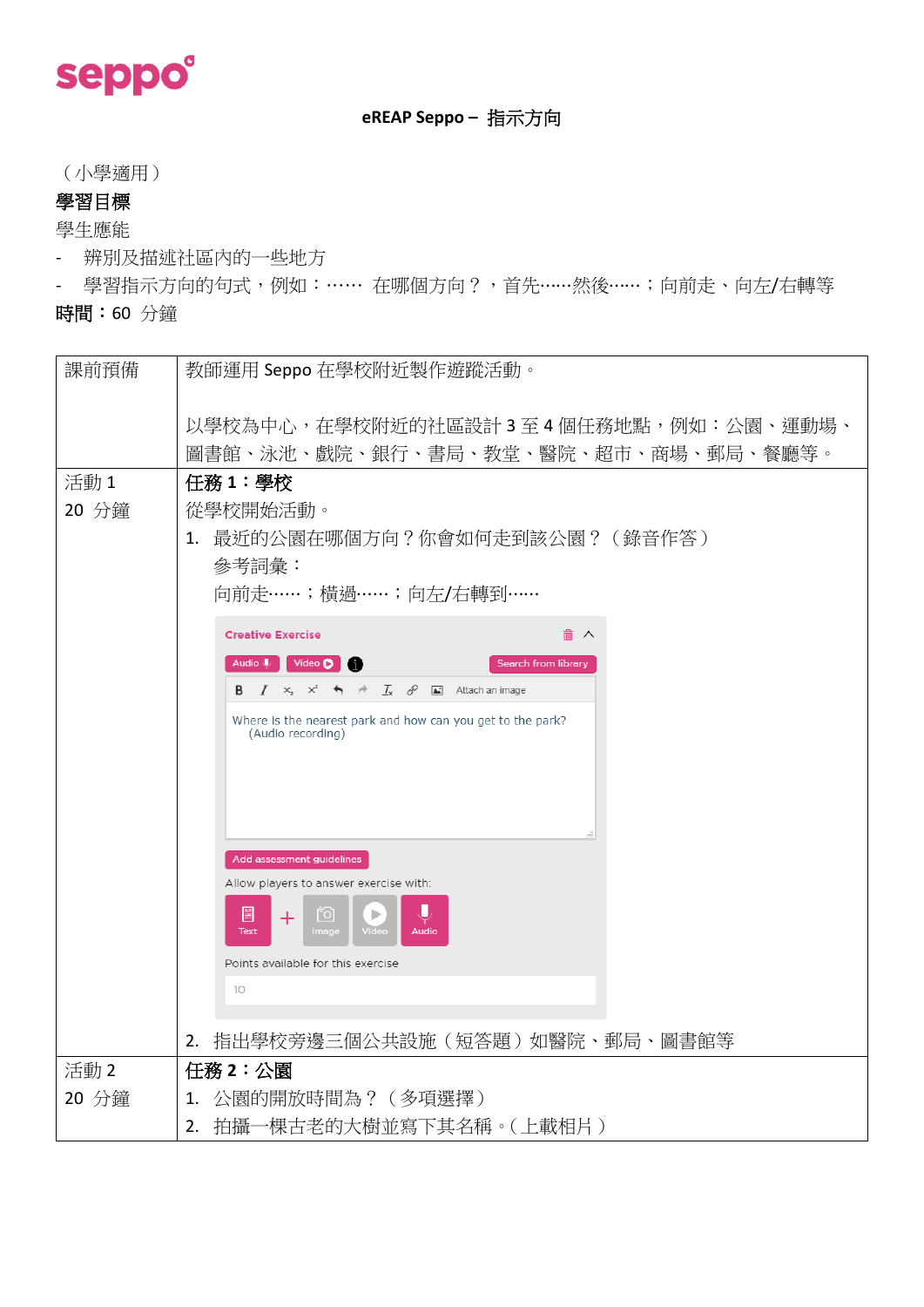# seppo®

|       | 而<br><b>Creative Exercise</b><br>$\wedge$                                                                                                                          |  |  |  |  |  |  |  |
|-------|--------------------------------------------------------------------------------------------------------------------------------------------------------------------|--|--|--|--|--|--|--|
|       | Video O<br>Audio U<br>Search from library<br>œ                                                                                                                     |  |  |  |  |  |  |  |
|       | $I_x \quad \mathscr{E} \quad \blacksquare$ Attach an image<br>$\mathbf{B}$ $I$ $\mathbf{x}$ , $\mathbf{x}^2$ $\mathbf{\Leftrightarrow}$ $\mathbf{\Leftrightarrow}$ |  |  |  |  |  |  |  |
|       | Take a photo of an old tree and write down its name.                                                                                                               |  |  |  |  |  |  |  |
|       |                                                                                                                                                                    |  |  |  |  |  |  |  |
|       |                                                                                                                                                                    |  |  |  |  |  |  |  |
|       |                                                                                                                                                                    |  |  |  |  |  |  |  |
|       | Assessment guidelines                                                                                                                                              |  |  |  |  |  |  |  |
|       | Allow players to answer exercise with:                                                                                                                             |  |  |  |  |  |  |  |
|       | 圓<br>්ම<br>▶<br>$\pm$<br>Video<br>Text<br>Image<br><b>Audio</b>                                                                                                    |  |  |  |  |  |  |  |
|       | Points available for this exercise                                                                                                                                 |  |  |  |  |  |  |  |
|       | 5                                                                                                                                                                  |  |  |  |  |  |  |  |
|       | 繪畫一張簡單的地圖,並標示大樹的位置,及公園內植物的分佈。(上載圖像)<br>3.                                                                                                                          |  |  |  |  |  |  |  |
| 活動3   | 任務 3:體育館                                                                                                                                                           |  |  |  |  |  |  |  |
| 20 分鐘 | 1. 剔選出以下可以在體育館找到的設施。(選單)                                                                                                                                           |  |  |  |  |  |  |  |
|       | <b>Checkbox exercise</b><br>而<br>$\wedge$                                                                                                                          |  |  |  |  |  |  |  |
|       | Audio U<br>Video O<br>Search from library                                                                                                                          |  |  |  |  |  |  |  |
|       | <b>B</b> $I \times_{z}^2 \times^2$ $\leftrightarrow$ $\rightarrow$ $I_x$ $\circledcirc$ $\blacksquare$ Attach an image                                             |  |  |  |  |  |  |  |
|       | Check the facilities that can be found in the Sports centre.                                                                                                       |  |  |  |  |  |  |  |
|       |                                                                                                                                                                    |  |  |  |  |  |  |  |
|       |                                                                                                                                                                    |  |  |  |  |  |  |  |
|       |                                                                                                                                                                    |  |  |  |  |  |  |  |
|       | <b>Answer options</b>                                                                                                                                              |  |  |  |  |  |  |  |
|       | 命<br>Add image<br>Basketball Court<br>$\mathbb{I}$<br>$\Box$                                                                                                       |  |  |  |  |  |  |  |
|       |                                                                                                                                                                    |  |  |  |  |  |  |  |
|       | 而<br>Add image<br>Table Tennis Room<br>$\mathbb{1}$<br>C                                                                                                           |  |  |  |  |  |  |  |
|       | 而<br>Add image<br>Football Court<br>$\bigcirc$<br>$\Box$                                                                                                           |  |  |  |  |  |  |  |
|       |                                                                                                                                                                    |  |  |  |  |  |  |  |
|       | 孟<br>Squash court<br>Add image<br>$\ensuremath{\mathsf{T}}$<br>□                                                                                                   |  |  |  |  |  |  |  |
|       | Add image <b>in</b><br><b>Bowling Alley</b><br>$\bigcirc$<br>r                                                                                                     |  |  |  |  |  |  |  |
|       | 配對適當的運動及其圖片 (配對)<br>2.                                                                                                                                             |  |  |  |  |  |  |  |
|       | 羽毛球、壁球、乒乓球、籃球等。                                                                                                                                                    |  |  |  |  |  |  |  |